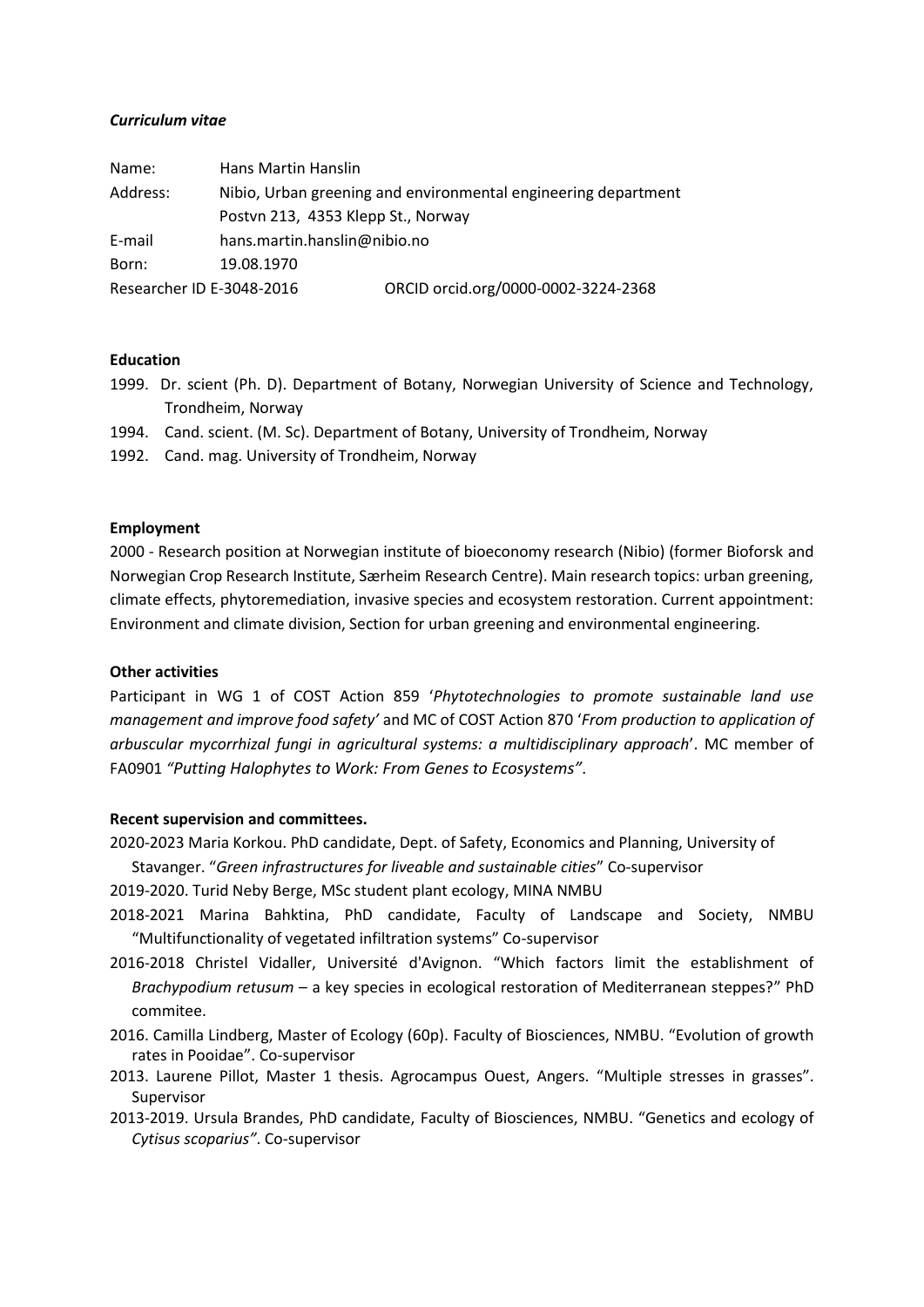# **Commissions of trust**

2018. Evaluation of proposals for Natural Environment Research Council, UK 2015 Evaluation of proposals for FP7 ExpeER call 2000 – present. Reviewer for about 20 scientific journals in ecology and environmental research

# **Major collaborations**

Prof. Johannes Kollmann, restoration ecology, urban ecology, Technische Universität München. Prof. Armin Bischoff, restoration ecology, Mediterranean Institute for marine and terrestrial Biodiversity and Ecology, Avignon University

Dr. Arkadiusz Przybysz, plant stress physiology, Warsaw University of Life Sciences - SGGW Prof. Francois Rineau, soil biota and functionality, Centre for Environmental Sciences, Hasselt Univ. Dr. Knut A. Hovstad, biodiversity and functional ecology, Dept. of Landscape and Biodiversity, NIBIO Dr Chunyang Zhu, urban ecology and remote sensing, College of Horticulture and Forestry, Huazhong Agricultural University China

Dr. Birgitte Johannessen, urban hydrology, Dept. of Civil and Environmental Engineering, NTNU

# **Project experience and management**

| 2019-         | Project leader. Evaluating the need for local adjustment of blue-green factors for<br>urban planning (Local municipalities)                                     |  |  |
|---------------|-----------------------------------------------------------------------------------------------------------------------------------------------------------------|--|--|
|               |                                                                                                                                                                 |  |  |
| 2019-         | Project leader. Designing substrates for green biotope roofs (Industry)                                                                                         |  |  |
| 2018-2020     | Project leader. Epicroads, Ecology in Practice: Improving infrastructure habitats                                                                               |  |  |
|               | along roads. (European road authorities)                                                                                                                        |  |  |
| 2017 - 2020   | Project leader. "From dense swards to biodiverse roughs" (STERF)                                                                                                |  |  |
| 2016 - 2019   | Project participant "Intensify production, transform biomass to energy and novel<br>goods and protect soils in Europe (INTENSE)" (FACCE SURPLUS)                |  |  |
| 2015 - 2019   | Project leader strategic institute programme "Multifunctional urban greening for<br>pollution and stormwater management" (RCN)                                  |  |  |
| 2014 - 2017   | Project participant. "Robuste og bærekraftige lokalsamfunn: ROBÆR» (RFF<br>Vestlandet)                                                                          |  |  |
| $2015 - 2015$ | Project leader "Metoder for revegetering langs veg i landbruksområder» (National<br>Road Authorities)                                                           |  |  |
| 2015 - 2018   | Project leader "Oppfølging grønne tak i 7 norske byer» (Norwegian Environment<br>Agency)                                                                        |  |  |
| $2015 - 2015$ | Project leader. "Trekkplanter for bier i leplantinger og på grønne tak» (VRI Rogaland)                                                                          |  |  |
| 2013 - 2014   | Coordinator of metagenomics project "Description of soil legacies caused by invasive<br>species" (Bioforsk strategic project)                                   |  |  |
| 2012 - 2015   | Project leader "Ecological effects of expanding nitrogen-fixing species in vulnerable                                                                           |  |  |
|               | ecosystems", (RCN)                                                                                                                                              |  |  |
| 2011 - 2014   | WP leader of ECONADA: Ecologically sustainable implementation of the 'Nature                                                                                    |  |  |
|               | Diversity Act' for restoration of disturbed landscapes in Norway (RCN)                                                                                          |  |  |
| 2010 - 2013   | Project participant "Green Infrastructure to Decrease Human Exposure to                                                                                         |  |  |
|               | Pollutants" (EEA Grants)                                                                                                                                        |  |  |
| 2010 - 2013   | Project participant «Understanding the genetics and physiological basis for adaption<br>of Norwegian perennial forage crops to future climates - VARCLIM" (RCN) |  |  |
| $2009 - 2010$ | Project leader «Effects of road desalting chemicals on vegetation" (National road                                                                               |  |  |
|               | authorities)                                                                                                                                                    |  |  |
| 2005 2009     | <b>Droject loader «Organic waste and resources in Pogaland» (Pogional auth.)</b>                                                                                |  |  |

2006 – 2008 Project leader «Organic waste and resources in Rogaland» (Regional auth*.)*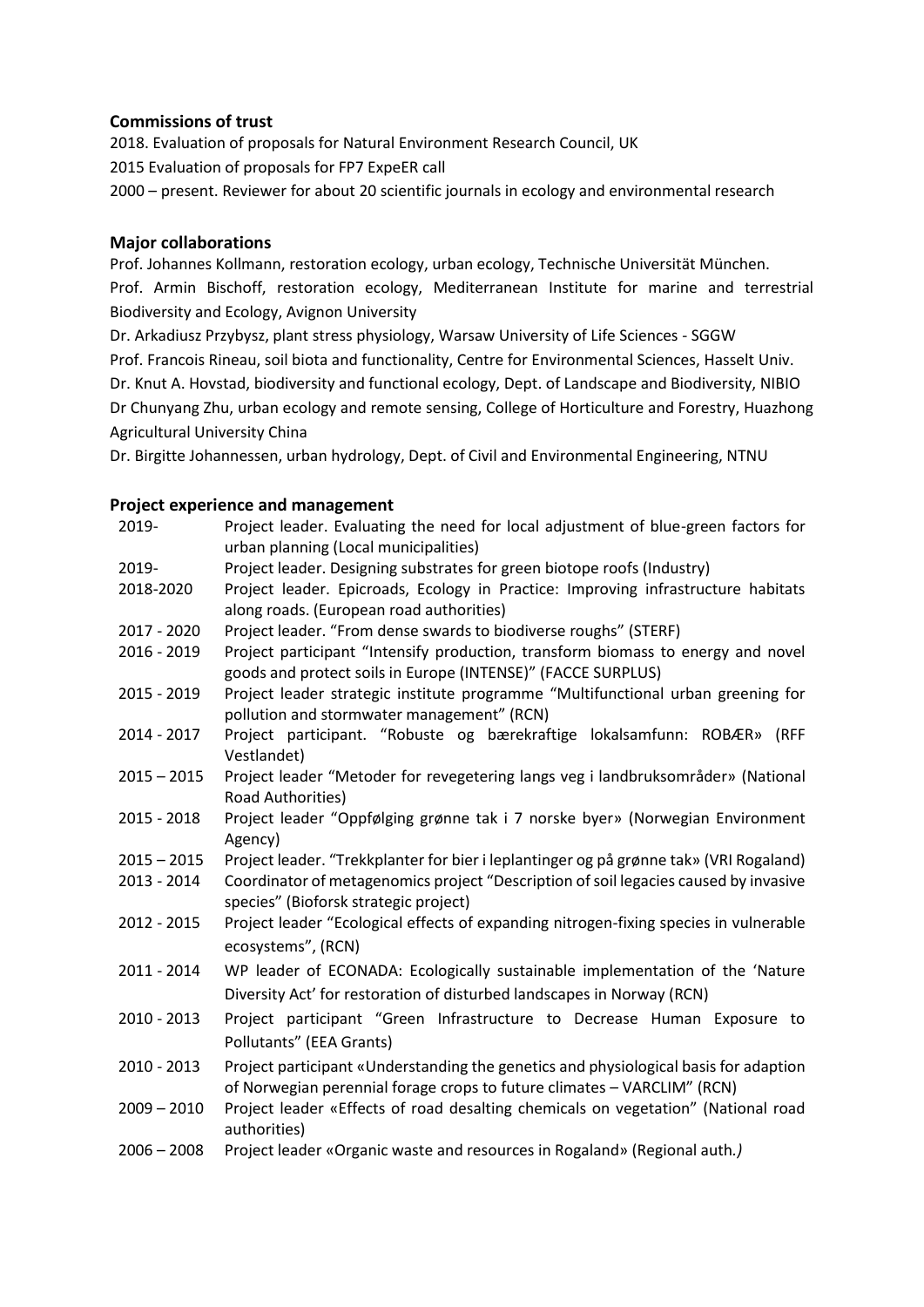- 2006 2007 Project participant «Heavy metal uptake and translocation in grasses" (National food authorities)
- 2006 2007 Project participant «Micronutrient provision of *Abies* for Christmas tree production» (RCN)
- 2005 2006 Project leader «Uptake of brominated flame retardants in plants« (National food authorities)
- 2004 2009 Project participant «Climate change effects on winter survival of perennial forage crops and winter wheat and on plant diseases and weed growth and control at high latitudes – WINSUR" (RCN)
- 2004 2008 Management of Research group on Urban greening in Bioforsk
- 2004 2012 Project leader «Heathland management" (Regional authorities)
- 2000 2005 Project participant "Restoration of heathlands after construction of the Åsgard pipeline (Statoil)

## **Manuscripts in review**

Lindberg et al. NPH-MS-2019-31538 - Increased above ground resource allocation is a likely precursor for independent evolutionary origins of annuality in the Pooideae grass subfamily. New Phytologist

Przybysz et al. Wind drives drought responses of green roof vegetation in two substrates. Env Exp Bot Persson T, Szulc W, Rutkowska B, Höglind M, Hanslin HM, Sæbø A. Impacts of organic soil amendments

- on forage grass production under different soil conditions. Grass and Forage Science
- Hanslin HM, Fløistad IS, Hovstad KA, Sæbø A. Field establishment of contrasting Abies stocktypes. Scandinavian Journal of Forest Research

## **Publications**

- Hanslin HM, Bischoff A, Hovstad KA. 2019. Root growth plasticity to drought in alpine grass seedlings. Plant and Soil 440: 551-568.
- Ji P, Sæbø A, Stovin V, Hanslin HM. 2018. *Sedum* root foraging in layered green roof substrates. Plant and Soil 430: 1-14.
- Vidaller C, Dutoit T, Ibrahim Y, Hanslin HM, Bischoff A. 2018. Adaptive differentiation among populations of the Mediterranean dry grassland species *Brachypodium retusum* - the role of soil conditions, grazing and humidity. Am J Bot 105: 1-10.
- Lang M, Hanslin HM, Kollmann J, Wagner T. 2017. Suppression of an invasive legume by a native grass – high impact of priority effects. Basic and Applied Ecology 22: 20-27.
- Hanslin HM, Mæhlum T, Sæbø A. 2017. The response of *Phragmites* to fluctuating subsurface water levels in constructed stormwater management systems. Ecological Engineering 106:385-391.
- Johannessen BG, Hanslin HM, Muthanna TM. 2017. Green roof performance potential in cold and wet regions. Ecological Engineering 106: 436–447.
- Hanslin HM, Przybysz A, Slimestad R, Sæbø A. 2017. Stress acclimation and particulate matter accumulation in *Pinus sylvestris* saplings affected by moderate combinations of urban stressors. Science of the Total Environment 593–594: 581–591.
- Sæbø A, Gawronski S, Hanslin HM, Janhäll S. 2017. Urban forestry and pollution mitigation. In: F Ferrini, CC Konijnendijk van den Bosch, A Fini (eds) *Routledge Handbook on Urban Forestry* pp..
- Hanslin HM, Kollmann J. 2016. Positive responses of coastal dune plants to soil conditioning by the invasive *Lupinus nootkatensis.* Acta Oecologica 77: 1–9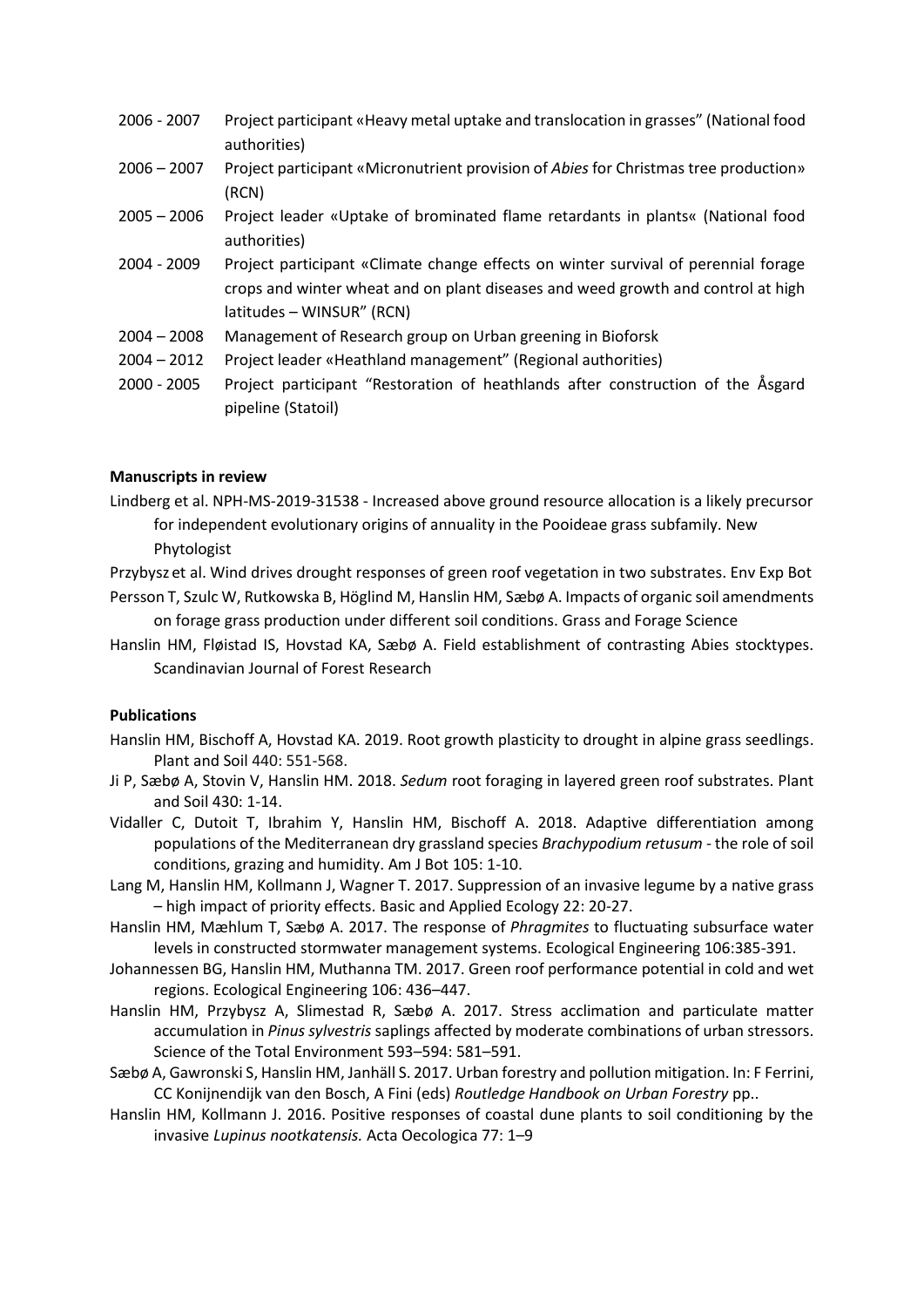- Sæbø A, HanslinHM, TorpT, Lierhagen S, GawronskaH, Dzierzanowski K, Gawronski S. 2015. Chemical composition of vegetation along urbanisation gradients in two European cities. Environmental Pollution 198: 116-125.
- Mori J, Sæbø A, Hanslin HM, Teani A, Ferrini F, Fini A. 2015. Deposition of traffic related air pollutants on leaves of six evergreen shrub species during a Mediterranean summer season*. Urban forestry and urban greening 14:264-273.*
- Mori J, Hanslin HM, Burchi G, Sæbø A. 2015. Particulate matter and element accumulation on coniferous trees at different distances from a highway. Urban forestry and urban greening, 14: 170–177.
- Przybysz A, Sæbø A, Hanslin HM, Gawronski SW. 2014. Accumulation of particulate matter and trace elements on vegetation as affected by pollution level, rainfall and the passage of time*. Science of the Total Environment 481:360-369.*
- Sæbø A, Hanslin HM, Baraldi R, Rapparini F, Gawronska H, Gawronski SW, 2013. Characterization of urban trees and shrubs for particulate deposition, carbon sequestration and BVOC emissions. Proc IInd IS on Woody Ornamentals of the Temperate Zone. Ed J Van Hylenbroceck. *Acta Hort*. 990, ISHS. P 509-516.
- Sæbø A, Popek R, Nawrot B,Hanslin HM, Gawronska H, Gawronski SW. 2012. Plant species differences in particulate matter accumulation on leaf surfaces. Science of the Total Environment 427–428: 347–354.
- Sæbø A, Hanslin HM. 2011. <sup>15</sup>N-uptake in *Abies lasiocarpa* and *Abies nordmanniana* at low root temperatures. Scandinavian Journal of Forest Research. 26:399-403.
- Höglind M, Hanslin HM, Mortensen LM. 2011. Photosynthesis and growth of *Lolium perenne* L. at low temperatures under low irradiances*. Environmental and Experimental Botany 70: 297-304.*
- Hanslin HM. 2011. Short-term effects of alternative de-icing chemicals on tree sapling performance. Urban Forestry & Urban Greening 10: 53-59
- Hanslin HM, Mortensen LM. *2010*. Autumn growth and cold hardening of winter wheat under simulated climate change. Acta Agriculturae Scandinavica, Section B - Soil & Plant Science 60: 437- 449.
- Aamlid TS, Hanslin HM. 2009. Evaluation of organic fertilizers and biostimulants on sand-based golf greens and football pitches under Scandinavian climate conditions. International Turfgrass Society Research Journal 11: 919-931.
- Hanslin HM, Höglind M. 2009. Differences in winter-hardening between phenotypes of *Lolium perenne* with contrasting water-soluble carbohydrate concentrations. Grass and Forage Science, 64: 187– 195.
- Hanslin HM, Sæbø A. 2008. Balancing the interplay of grass and heather vegetation using adjusted fertilization in restoration of heathland vegetation. Proceedings 6th European Conference on Ecological Restoration, Ghent, Belgium, 8-12/09/2008.
- Hanslin HM, Sæbø A, Bergersen O. 2005. Estimation of oxygen concentration in the soil gas phase beneath compost mulch by means of a simple method. Urban Forestry & Urban Greening 4: 37- 40.
- van Oijen M, Höglind M, Hanslin HM, Caldwell N. 2005. Process-based Modelling of Timothy Regrowth. Agronomy Journal 97: 1295-1303.
- Hanslin HM, Eggen T. 2005. Salinity tolerance during germination of seashore halophytes and salttolerant grass cultivars. Seed Science Research 15: 43-50.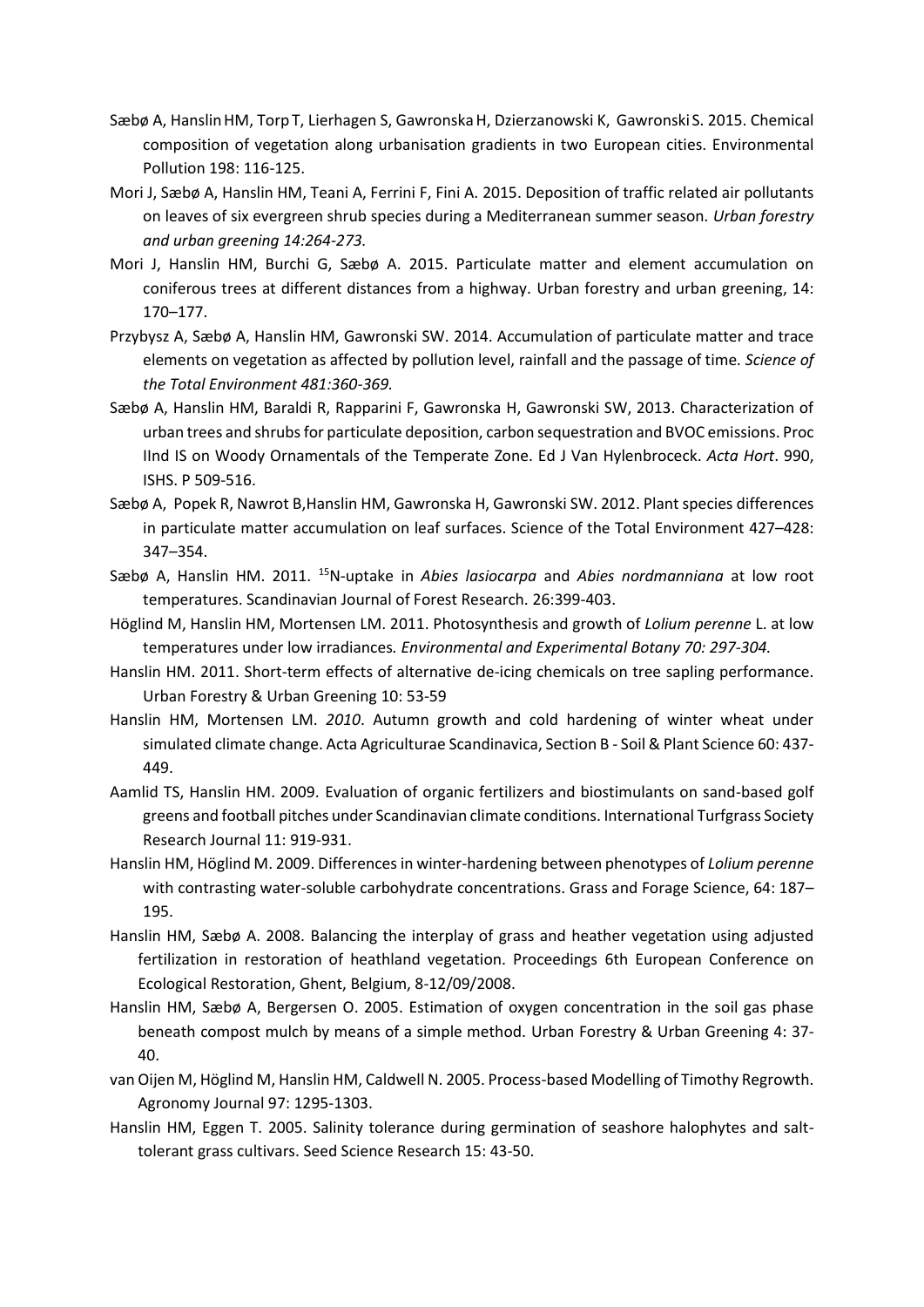- Höglind M, Hanslin HM, van Oijen M. 2005. Timothy regrowth, tillering and leaf area dynamics following spring harvest at two growth stages*. Field Crops Research 93: 51-63*
- Pedersen B, Hanslin HM, Bakken S. 2001. Testing for positive density-dependent performance in four bryophyte species. Ecology 82: 70-88.
- Hanslin HM, Bakken S, Pedersen B. 2001. The impact of watering regime and ambient relative humidity on the responses to density in two boreal forest mosses, *Dicranum majus* and *Rhytidiadelphus loreus*. Journal of Bryology 23: 43-54.
- Hanslin HM. 1999. *The impact of environmental conditions on density dependent performance in the boreal forest bryophytes Dicranum majus, Hylocomium splendens, Plagiochila asplenioides, Ptilium crista-castrensis and Rhytidiadelphus loreus*. Dr. scient thesis. Norwegian University of Science and Technology, Trondheim, Norway.
- Hanslin HM. 1999. Seasonal dynamics of biomass increase and shoot elongation in five co-occurring boreal forest bryophytes. Journal of Bryology 21: 5-15.
- Hanslin HM, Fjellvikås A, Bakken S. 1999. Design, technical specification, and operation of growth chambers with a computer-controlled system for regulating relative humidity suitable for ecophysiological experiments with bryophytes. Journal of Bryology 21: 279-287.
- Hanslin HM, Karlsson PS. 1996. Nitrogen uptake from prey and substrate as affected by prey capture level and plant reproductive status in four carnivorous plant species. Oecologia 106: 370-375.
- Karlsson PS, Thorén M, Hanslin HM. 1994. Prey capture by three *Pinguicula* species in a subarctic environment*. Oecologia 99: 188-93.*

#### **Reports etc.**

- Hanslin HM, Kollmann J, Kroeger SB, Uhe L, Behrendt S, Wissman J, Lennartsson T, Habel JC, D'Amico M, Hovstad KA. 2019. Ecological effects of roads – a review of the literature, Report CEDR Transnational Road Research Programme
- Hanslin HM, Svalheim EJ. 2019. Restaurering av kalkeng på Bjerkås. NIBIO Rapport 5/168/2019
- Hanslin HM, Talgø V, Sæbø A. 2019. Strategier for utvikling av Vålandskogen, Stavanger kommune. NIBIO Rapport 5/74/2019
- Krzeminska D, Blankenberg AGB, French HK, Aamlid TS, Hanslin HM. 2019. Spørreundersøkelse om stabilisering og redusert erosjon i skråninger. Kartlegging av erfaring i etatene (NVE, Statens Vegvesen, Bane NOR). NIBIO Rapport 5/96/2019
- Hovstad KA, Thorvaldsen P, Hassel K, Hanslin HM, Saure HI. 2019. Restaurering av verneområde med sitkagran: Effektar av hogstavfall på vegetasjonsutvikling og risiko for nyetablering av sitkagran. NIBIO Rapport
- Hanslin HM, Johannessen BG. 2018. Grønne tak som LOD- og miljøtiltak. NIBIO Rapport 4/172/2018, Miljødirektoratet M1153-2018
- Hanslin HM, Schmidt I, Mæhlum T, Borch H, Haraldsen TK, Aamlid TS. 2018. Kunnskapsstatus: Plen som tiltak for lokal overvannsdisponering (LOD). NIBIO Rapport 4/160/2018.
- Daugstad K, Thorvaldsen P, Bele B, Bär A, Fløistad IS, Hanslin HM. 2018. Fremmede skadelige karplanter i kulturlandskapet og områdebasert prioritering av tiltak. Sammenstilling av kunnskap. NIBIO Rapport 4/9/2018.
- Hanslin HM, Johannessen BG.2017. Vegetasjon på grønne tak etablert i Fremtidens byer prosjektet, 2014-2017. Delrapport 3. Nibio Rapport 3/134/2017.
- Hanslin HM, Johannessen BG.2016. Oppfølging grønne tak fra *Fremtidens byer*, 2016. Nibio Rapport 2/140/2016.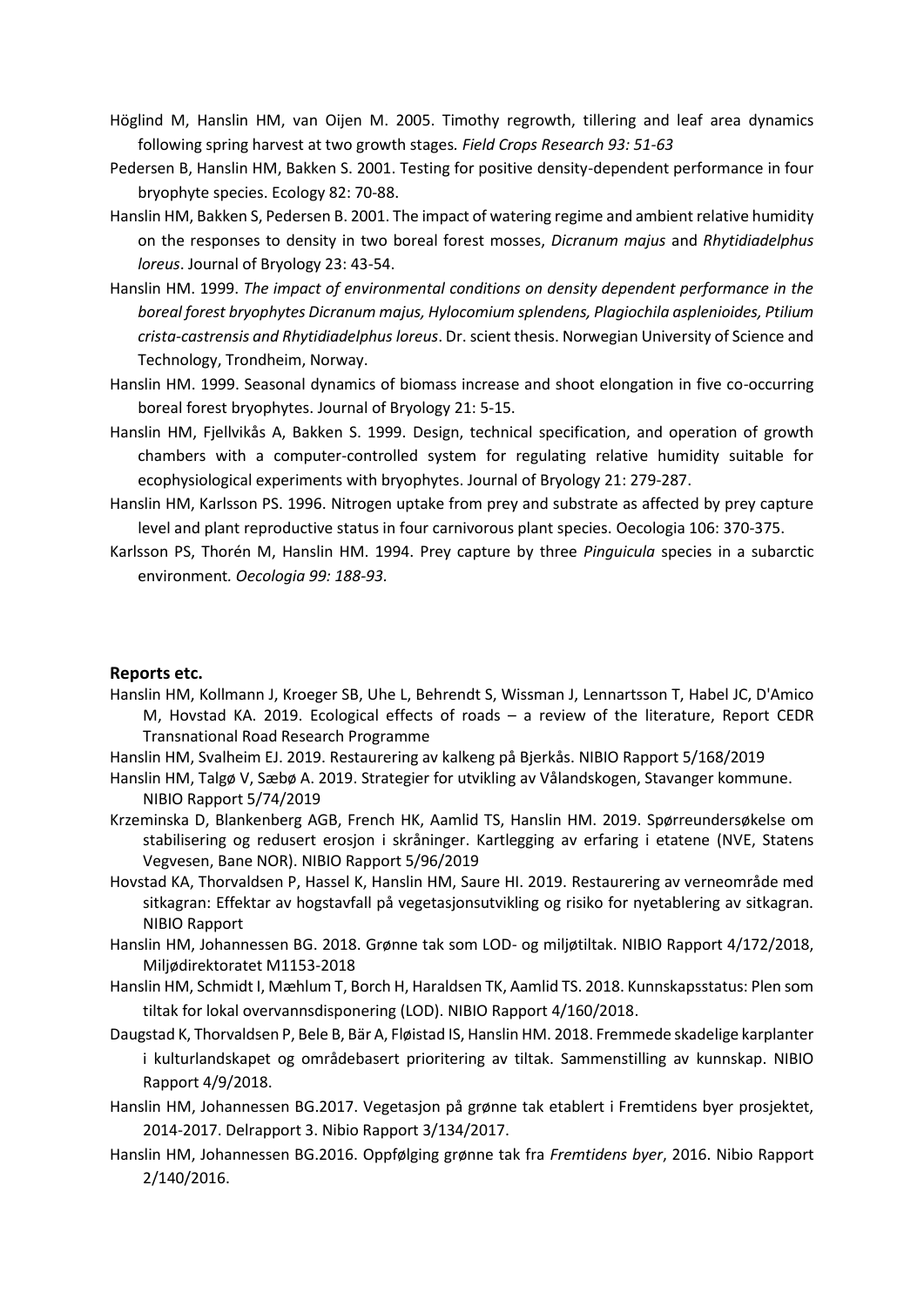- Hanslin HM, Johannessen BG. 2015. Erfaringer med grønne tak i 7 norske byer i perioden 2014-2015. Nibio rapport 40/2015.
- Hanslin HM, Slimestad R, Sæbø A. 2015. Trekkplanter for bier En forstudie på Jæren. Nibio Rapport 1/73/2015.
- Hanslin HM, Hovstad KA, Haraldsen TK, Pedersen PA, Kallioniemi E, Aamlid TS. 2015. Metoder for revegetering langs veg i landbruksområder. Nibio rapport 1:41
- Verheul M, Hanslin HM. 2014. Økologiske dyrkingsmedia til veksthuskulturer. Ås: Bioforsk (ISBN 978- 82-17-01376-1), Volum 9.8 s. Bioforsk TEMA(32)
- Aamlid T, Fjellheim S, Elameen A, Klemsdal S, Daugstad K, Hanslin HM, Hovstad KA, Hagen D, Rydgren K, Rosef L. 2014. ECONADA: Økologisk og økonomisk bærekraftig implementering av Naturmangfoldloven ved restaurering etter naturinngrep. Rapport fra tredje prosjektår 2013 og status pr. 1. april 2014. Ås: Bioforsk 2014 (ISBN 978-82-17-01276-4); Volum 9.Bioforsk Rapport(74)
- Aamlid T, Fjellheim S, Elameen A, Klemsdal S, Daugstad K, Hanslin HM, Hovstad KA, Hagen D, Rydgren K, Rosef L. 2012. ECONADA: ECOlogically sustainable implementation of the 'NAture Diversity Act' (Naturmangfoldloven) for restoration of disturbed landscapes in Norway Report from the first project year 2011. Ås: Bioforsk 2012 (ISBN 978-82-17-00881-1); Volum 7.25 s. Bioforsk Rapport(4)
- [Fløistad IS, Hanslin HM 2008. Establishment routines for](http://intranet.bioforsk.no/ViewPPP.aspx?view=publication&id=11368&viewLanguage=NorwegianBokmaal) *Abies nordmanniana* and *Abies lasiocarpa*. [Forest & Landscape Working Papers 26. 145 pp](http://intranet.bioforsk.no/ViewPPP.aspx?view=publication&id=11368&viewLanguage=NorwegianBokmaal)
- Hanslin HM, Berland H, Prante PC. 2008. Sluttrapport for Regionalt utviklingsprosjekt "Organisk avfall i Rogaland". Bioforsk Rapport 61.
- Hanslin HM, Eggen T. 2007. Akkumulering av tungmetaller i planter en litteraturstudie. Bioforsk Rapport 138.
- Hanslin HM, Eggen T, Gawronski S. 2007. Heavy metal uptake and translocation in grasses. Bioforsk rapport 139.
- Aamlid TS, Hanslin HM, Molteberg B, Susort Å, Steensohn AA, Enger F & Haaland P. 2007. Evaluation of organic fertilizers and biostimulants on sand-based golf greens and football fields. Report from the second experimental year 2006 and conclusions from the two year project period. Bioforsk Rapport Vol. 2 Nr. 61. 53 pp.
- Mortensen L, Hanslin HM. 2007. Effekter av klimaendringer på høsttilvekst og overvintring: Hvete. Bioforsk FOKUS 2(1): 28-29.
- Eggen T, Hanslin HM, Sæbø A. 2006. Tiltaksmetoder for nedbryting av DDT i forurensede sedimenter. Bioforsk Rapport 1(19), 27 pp.
- Hanslin HM. 2006. Kompost til sandjord. Resultater fra feltforsøk 2006. Bioforsk Rapport Vol. 1 Nr. 193. 10 pp.
- Hanslin HM. 2006. Ugras i hageavfallskompost fra Sele gjenvinningsstasjon. Bioforsk Rapport Vol 1. Nr 191. 7 pp.
- Hanslin HM, Eggen T. 2006. Opptak av bromerte flammehemmere i planter. Bioforsk Rapport Vol. 1 Nr 83-B. 16 pp.
- Hanslin HM, Sæbø A, Kvitvær A. 2006. Evaluering av revegetering av kystlynghei i traseen til Åsgard gassrørledning (1999 – 2005). Bioforsk Rapport Vol. 1 Nr. 12. 32 pp.
- Aamlid TS, Hanslin HM, Molteberg B, Andersen O, Stubhaug E, Susort Å, Steensohn AA, Enger F. 2005. Evaluation of fertilizers and biostimulants on sand-based golf greens and football fields. Report from the first experimental year 2005.Report to Kirke- og kulturdepartementet, Norges Fotballforbund og Norges Golfforbund 48 pp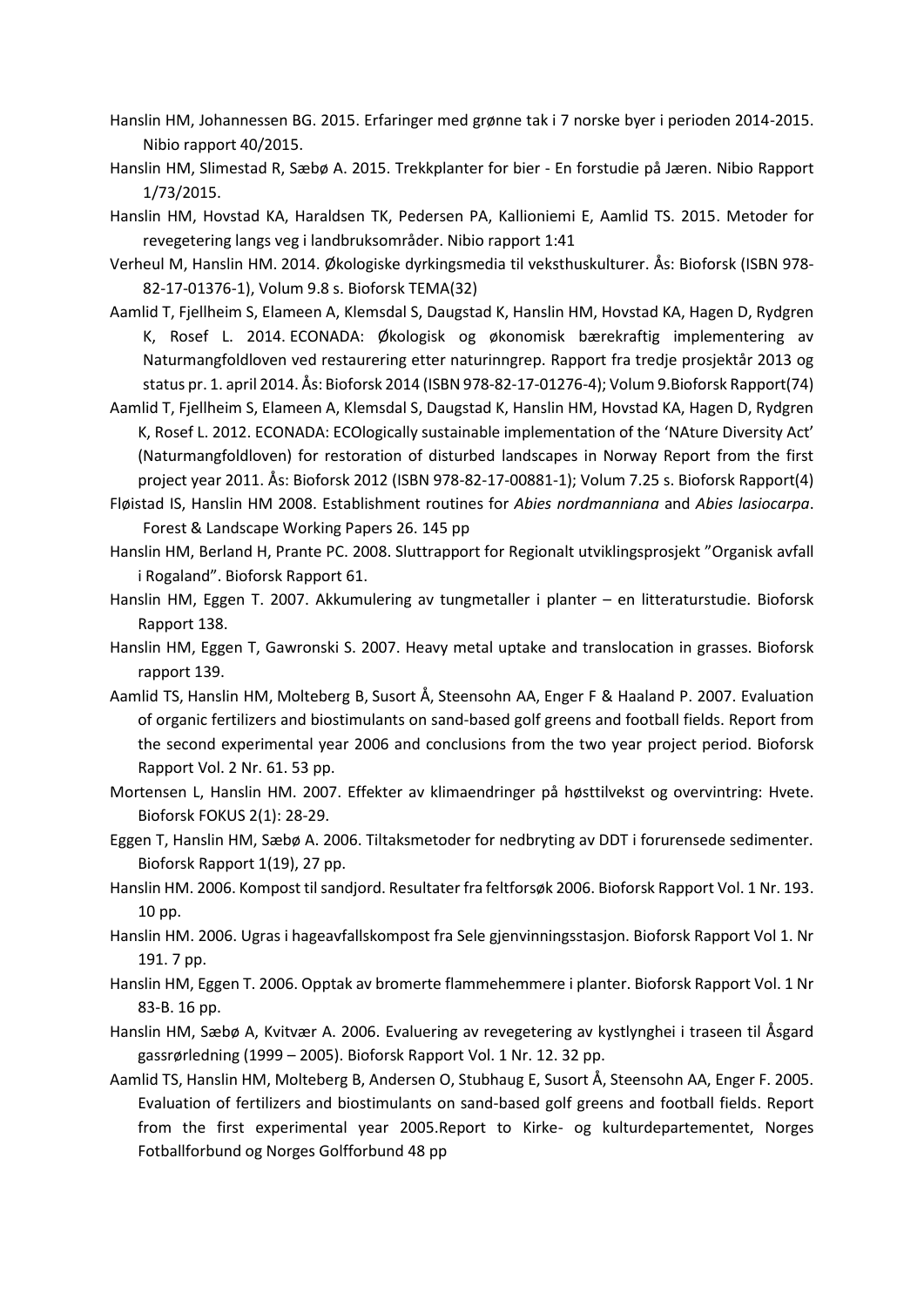Eggen T, Hanslin HM, Stuanes A, Engen [G. 2005. Opptak av DDT i planter. Jordforsk Rapport 72](http://intranet.bioforsk.no/ViewPPP.aspx?view=publication&id=8246&viewLanguage=NorwegianBokmaal)  [\(2005\):15pp](http://intranet.bioforsk.no/ViewPPP.aspx?view=publication&id=8246&viewLanguage=NorwegianBokmaal)

Hanslin HM. 2005. Kompost til sandjord – resultater 2005. Bioforsk Rapport Vol 1 Nr. 21.

- Hanslin HM, Grimstad SO. 2005. Dyrkingsegenskaper for skjellkompost. Delrapport Rogaland Fylkeskommune, FMLA Rogaland og Mattilsynet. 14 pp.
- Sæbø A, Asdal Å, Fløistad I, Hanslin HM, Haraldsen TK, Netland J, Sjursen H, Pedersen P. 2005. Sluttrapport for ORIO-prosjekt "Slam og kompost til grøntanlegg". Rapport 26 pp .
- Hanslin HM. 2004. Veileder for etablering, beplantning og skjøtsel av renseparker. Report FMLA Rogaland, 16pp.
- Hanslin HM. 2003. Evaluering av biologisk mangfold i renseparker. Report FMLA Rogaland. 33 pp.
- Hanslin HM, Andersen O, Grimstad SO. 2003. Bruk av kunstig lys til gras i idrettsanlegg. Storskala utprøving av belysningsstrategi til fotballgras. Report to project owner. 17 pp.
- Hanslin HM, Andersen O, Grimstad SO. 2002. Bruk av kunstig lys til gras i idrettsanlegg. Report to project owner. 11pp.
- Andersen O, Hanslin HM. 2001. Bruk av kunstig lys til gras i idrettsanlegg. Valg av belysningsstrategi. Report to project owner. 12pp.

#### **Poster[s](https://nibio.no/en/employees/hans-martin-hanslin?locationfilter=true#publication--0489b7920-8102-47bc-94bc-e67b90663f33-collapse)**

- [French, H., Krzeminska, D., Hanslin, H.M., Aamlid, T.S. & Blankenberg, A.B. 2019. Measures for](https://nibio.no/en/employees/hans-martin-hanslin?locationfilter=true#publication--0489b7920-8102-47bc-94bc-e67b90663f33-collapse)  [stabilization and reduced erosion on slopes along roads and railways in Norway: Stakeholder](https://nibio.no/en/employees/hans-martin-hanslin?locationfilter=true#publication--0489b7920-8102-47bc-94bc-e67b90663f33-collapse)  [experience and research needs \(Poster\). EGU Geneal](https://nibio.no/en/employees/hans-martin-hanslin?locationfilter=true#publication--0489b7920-8102-47bc-94bc-e67b90663f33-collapse) Assembly 2019, Vienna, Austria.
- Hanslin HM, Kallioniemi E, Kollmann J, Bär AK, Johansen L, Wissman J, Lennartsson T, Habel JC, D'Amico M, Lacorte S, Hovstad KA. 2018. Ecology in Practice: Improving infrastructure habitats along roads (EPIC ROADS) - a new CEDR project. IENE conference Crossing borders for a greener and sustainable transport infrastructure. Eindhoven 11-14.9 2018
- Mench M, Marie Lise Benot, Bastien Castagneyrol, Lilian Marchand, Arne Sæbø, Hans Martin Hanslin, Mats Høglind, Marte Lund Edvardsen, Tomas Persson, Hanne Sørlie, Peter Schröder, Michael Obermeier, Wiesław Szulc, 'Beata Rutkowska, Jaco Vangronsveld, Nele Witters, Silvie Daniels, François Rineau, Nele Weyens, Rocio Millán, Thomas Schmid, Christoph Poschenrieder, Nelson Marmiroli, Elena Maestri Marta Marmiroli, Francis Douay 2016. INTENSE; Intensify production, transform biomass to energy and novel goods and protect soils in Europe. FACCE SURPLUS Kick off meeting at Foulum 12 – 15 September.
- Fløistad IS, Hanslin HM. 2007. Establishment routines for *Abies nordmanniana* and *Abies lasiocarpa*. 8th International Christmas Tree Research & Extension Conference, 12-18 August 2007, Bogense Denmark
- Hanslin HM, Overgaard H, Eggen T. 2006. Uptake and accumulation of DDT and its metabolites in plants and forage**.** [4th European Conference on Pesticides and related organic micropollutants in the](http://intranet.bioforsk.no/ViewPPP.aspx?view=publication&id=9190&viewLanguage=NorwegianBokmaal)  [environment. p](http://intranet.bioforsk.no/ViewPPP.aspx?view=publication&id=9190&viewLanguage=NorwegianBokmaal) 290
- Hanslin HM, Eggen T, Engen GK. 2005. DDT uptake in food and forage plants. Phytotechnologies to promote sustainable land use and improve food safety. COST action 859, 14-16 June 2005, Pisa, Italy.

#### **Popular**

- Aamlid TS, Hanslin HM, Svalheim EJ, Kallioniemi E, Kvalbein A, Sandell B. 2018. Tynn røff er lettere å spille fra og åpner for større biologisk mangfold. Gressforum 2018 (1) s. 20-23
- Hanslin HM, Aamlid TS, Kollmann J, Lennartsson T, Svalheim EJ, Kalloniemi E. 2017. From dense swards to biodiverse roughs. STERF research and development yearbook 2017: Sterf 2018 2 s.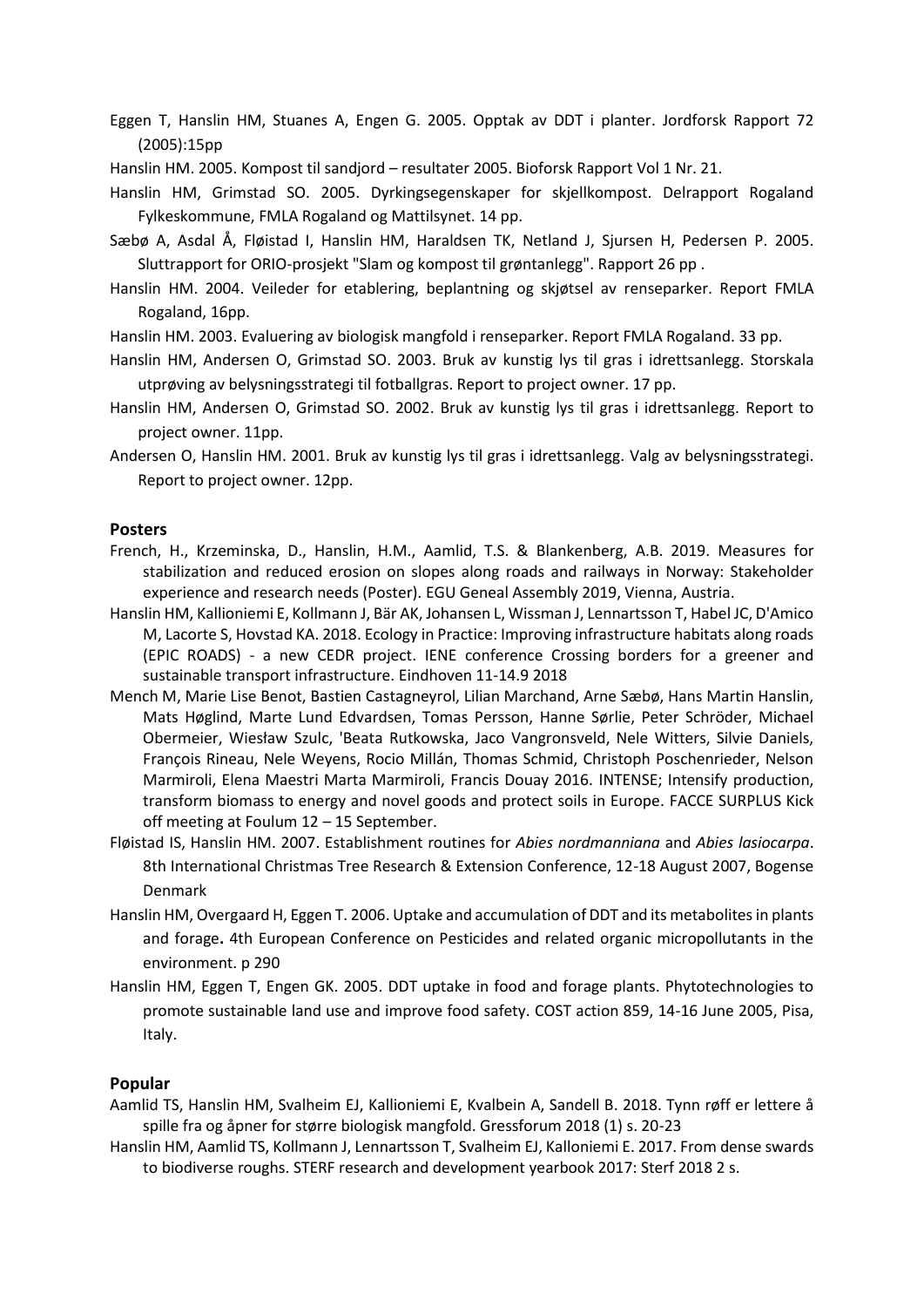Sæbø A, Hanslin HM, 2012. Busker og trærs evne til å samle svevestøv. Park & Anlegg nr 5: 60-62.

- Sæbø A, Hanslin HM, Fløistad IS, 2011. Etableringen av fjelledelgran (*Abies lasiocarpa*) fremmes selv ved relativt sterk gjødsling. Nåledrys 78: 32-33
- Fløistad IS, Hanslin HM, Sæbø A., 2011. Rotvekstkapasitet som indikasjon på plantekvalitet og etableringsevne. Nåledrys76: 28-29.
- Sæbø A., Hanslin HM, Pundsnes T. 2009. Rapport fra en pilotstudie med gjødsling til Nobeledelgran. Nåledrys 68/09; 28-29
- Skrindo A, Hanslin HM. 2009. Etablering av mosehage på Nye Ahus. Park & anlegg 2:13-15
- Mortensen L, Hanslin HM. 2007. Effekter av klimaendringer på høsttilvekst og overvintring: Hvete. Bioforsk FOKUS 2(1): 28-29
- [Norderhaug A, Hanslin HM, Nilsen LS. 2007. Revegetering](http://intranet.bioforsk.no/ViewPPP.aspx?view=publication&id=10355&viewLanguage=NorwegianBokmaal) og restaurering i kulturlandskapet. Bioforsk [FOKUS 2\(20\): 23-25](http://intranet.bioforsk.no/ViewPPP.aspx?view=publication&id=10355&viewLanguage=NorwegianBokmaal)
- [Aamlid TS, Hanslin HM. 2006. Salttoleranse hos gras i etableringsfasen. Park & anlegg 5 \(6\): 15-17](http://intranet.bioforsk.no/ViewPPP.aspx?view=publication&id=8338&viewLanguage=NorwegianBokmaal) Hanslin [HM. 2003. Renseparker bidrar til biologisk mangfold. Bondevennen 36: 12-13](http://intranet.bioforsk.no/ViewPPP.aspx?view=publication&id=2314&viewLanguage=NorwegianBokmaal)

Harbo O, Hanslin HM. 2002. Kompaktgjødsel med 14 [% vassløyseleg svovel. Bondevennen 8/9: 23](http://intranet.bioforsk.no/ViewPPP.aspx?view=publication&id=1314&viewLanguage=NorwegianBokmaal)

## **Presentations**

Hanslin HM. Biologi på taket. Direktoratet for byggkvalitet, 10/2 2020

Hanslin HM. Naturbaserte løsninger og biomangfold i byen. Naturviterforum 2019, 7/11 2019 Hanslin HM. Hvordan kan de ulike delene av grøntstrukturen bidra til økologisk integritet (og klimatilpasning) i byen? Fagmøte SWECO, 14/11 2019

Hanslin HM. Hvordan kan de ulike delene av grøntstrukturen bidra til økologisk integritet. Frokostseminar om byøkologi, Naturvernforbundet Rogaland, Stavanger3/10 2019

Hanslin HM, Johannessen BG. Grønne tak som LOD- og miljøtiltak. iFront Nettverksmøte – Miljødirektoratet, Oslo, 4/3 2019

Hanslin HM. Lokal biologi på taket. Temasamling: Blågrønt tak R5, Klima 2050, Oslo, 26/4 2019

Hanslin HM, Aamlid TS. 2018. Økologisk restaurering og biologisk mangfold i urbane områder- eller tiltak for å bedre leveransen av økosystemtjenester i by? Multifunksjonell urban grønnstruktur, Gardermoen 12. mars 2018

Hanslin HM, Sæbø A, Vike K. Presentasjon ROBÆR‐prosjektet, Fremtidens byer‐takene og NIBIOs Instituttprogram. Nasjonalt klimatilpasningsnettverk (iFront), Stavanger 20/11 2017.

- Mench M, Benot ML, Castagneyrol B, Marchand L, Oustrière N, Sæbø A, Hanslin HM, Persson T, Hoglind M, Edvardsen ML, Sorlie H, Schröder P, Obermeier M, Chmelikova L, Szulc W, Rutkowska B, Vangronsveld J, Witters N, Rineau F, Breckers B, Weyens N, Daniels S, Millán R, Schmid T, Poschenrieder Ch, Marmiroli N, Maestri E, Malcevschi A, Douay F 2017 The INTENSE project: Intensify production, transform biomass to energy and novel goods and protect soils in Europe. Proc. 14<sup>th</sup> ICOBTE, Zurich, July 16-20, Switzerland. p. 213
- Hanslin HM, Sæbø A. 2016. Planter til kystklima. NGF fagseminar Gartner 2016, Lillestrøm 17-18.10 2016.

Hanslin HM, Sæbø A. 2016. Resultater fra ROBÆR-prosjektet. Blågrønne løsninger for dagens og framtidens klima. Fagdag, Bryne Sept. 16 2016.

- Hanslin HM, Sæbø A. 2016. Research on green SUDS conducted at NIBIO Særheim. International research workshop on Sustainable Storm Water Management, Klepp. Sept 15. 2016
- Kovi MR, Höglind M, Hanslin HM Samy KAJ, Asp T Rognli OA. 2016. Festulolium transcriptome changes during cold acclimation and their comparison to festuca pratensis and lolium perenne genomes. NorPlantBio 2016; 2016-06-15 - 2016-06-17
- Kovi MR, Höglind M, Hanslin HM Samy KAJ, Asp T Rognli OA. 2016. Festulolium transcriptome changes during cold acclimation, deacclimation and reacclimation. VI. Festulolium Working Group Workshop 2016; 2016-04-05 - 2016-04-06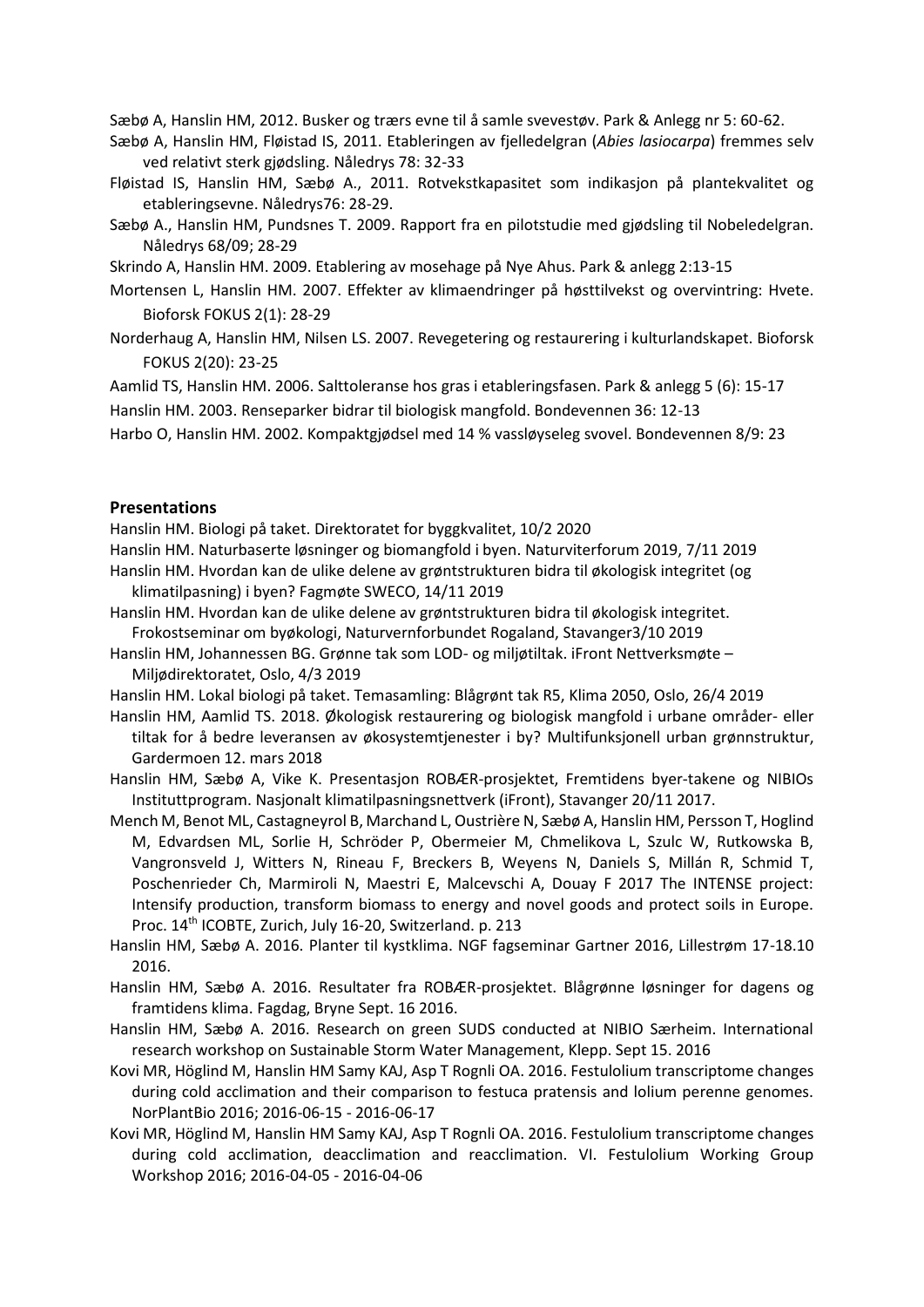- Sæbø A, Hanslin HM. 2016. Plantematerialet til blågrønne løsninger for overvannshåndtering. Klimatilpasningsdagene 2016. Praktiske løsninger for overvannshåndtering. Sandnes, 25-26.8. 2016
- Hanslin HM. 2016. Trade-offs in multifunctionality of road verges and their delivery of ecosystem services. IENE International Conference «Integrating Transport Infrastructure with Living Landscapes», 30. Aug.-2. Sept, 2016, Lyon, France.
- Hanslin HM, Wissman J, Aamlid T. 2016. The potential to increase delivery of multiple ecosystem services of urban grasslands. 5th European Turfgrass Society conference 2016 "Turfgrass – Towards sustainability and perfection for aesthetic, recreational and sports" Albufeira, Portugal, June 5-8, 2016.
- Höglind M, Hanslin HM. 2015. Frost tolerance, deacclimation and reacclimation traits in perennial ryegrass. XXIII International Grasslands Congress «Sustainable use of Grassland Resources for Forage Production, Biodiversity and Environmental Protection», Nov 20-24, 2015, New Delhi.
- Hanslin HM, Sæbø A. 2015. Grønne tak i vest erfaringer fra testanlegg i Rogaland. Fagtreff Norsk Vannforening. Grønn teknologi for urban overvannsbehandling. Sept. 14. 2015.
- Hanslin HM, Sæbø A, Gawronski SW. 2015. Urban vegetation and air quality dead-end or a way ahead? 12th Urban Environment Symposium, Urban Futures for a Sustainable World, Oslo, Norway, June 1-3 2015
- Rosef L, Heegaard E, Fjellheim S, Brandes U, Kollmann J, Wagner T, Hanslin HM. 2015. Regional invasion of a nitrogen-fixing shrub – the case of *Cytisus scoparius* in SW Norway. Ecological change, changing ecology, 2nd Conference of the Norwegian Ecologial Society. March 12 – 13th 2015, Bergen
- Hanslin HM, Sæbø A. 2014. Seed vitality of exotic species in their northern introduced range. Urban Tree diversity conference, Alnarp, Sweden, 16‐18 June 2014.
- Kovi MR, Höglind M, Hanslin HM, Sablok G, Byrne S, Asp T, Rognli OA. 2014.An RNA seq approach to study the global transcriptome changes affected by vernalization and cold hardening in Festulolium. Norwegian PlantBio Conference 2014; 2014‐11‐03 ‐ 2014‐11‐04
- Rosef L, Heegaard E, Fjellheim S, Furevik B, Brandes U, Hanslin HM. 2014. Gyvel en trussel mot sjeldne naturtyper? Lyngheiseminar; 2014-06-23 - 2014-06-25
- Kovi MR, Höglind M, Hanslin HM, Ergon Å, Asp T, Rognli OA. 2013. Comparison of hardening/de‐hardening conditions in *Lolium perenne* and *Festulolium*. International Plant & Animal Genome XXI
- Kovi MR, Höglind M, Hanslin HM, Ergon Å, Stephen B, Asp T, Rognli OA. 2013. An RNA seq approach to study the global transcriptome changes affected by vernalization and cold hardening in *Lolium perenne*. Plant Bio Conference 2013
- Kovi MR, Höglind M, Hanslin HM, Ergon Å, Stephen B, Asp T, Rognli OA. 2013. Global transcript profiling under hardening/de‐hardening conditions in *Lolium perenne* by RNA sequencing. 30th EUCARPIA Fodder Crops and Amenity Grasses Section Meeting.
- Sæbø A, Hanslin HM, Gawronski SW. 2013. Green Infrastructure to Decrease Human Exposure to Pollutants. Urban Forestry in Transition; 2013‐10‐09 ‐ 2013‐10‐11
- Hanslin HM & Sæbø A, 2012. Metoder og plantevalg for etablering av lite skjøtselskrevende vegkanter. Bioforsk-konferansen 2012, Gardermoen 6 og 7. februar. Bioforsk fokus 7(2): 192-193.
- Hanslin HM, Sæbø A. 2012. Småplantekvalitet og etablering. Seminar: Kvalitet i juletreproduksjonen. Plantekvalitet, toppskuddregulering og forming i juletrær. Sola, 21. mars 2012.
- Sæbø A, Hanslin HM, Gawronska H, Gawronski SW. 2012. Vegetation in urban areas accumulates particulate matter and metals! EFUF Congress 2012, Leipzig, 8 – 12 May
- Sæbø A, Gawrónski ,Hanslin HM. 2013. Green infrastructure to decrease human exposure to pollutants. CAreForUs II and GreenMan project conference, Tartu Estonia, 9-11 October 2013.
- Hanslin HM. 2009. Vinterbiologi i endret klima begrenset lystilgang. Bioforsk konferansen, Sandefjord, 4-5. Februar 2009
- Hanslin HM, Sæbø A. 2009. "Næringsforsyning i juletre behov for mer tilpasset gjødsling?" Norsk juletremesse, Bryne 20/3 2009.